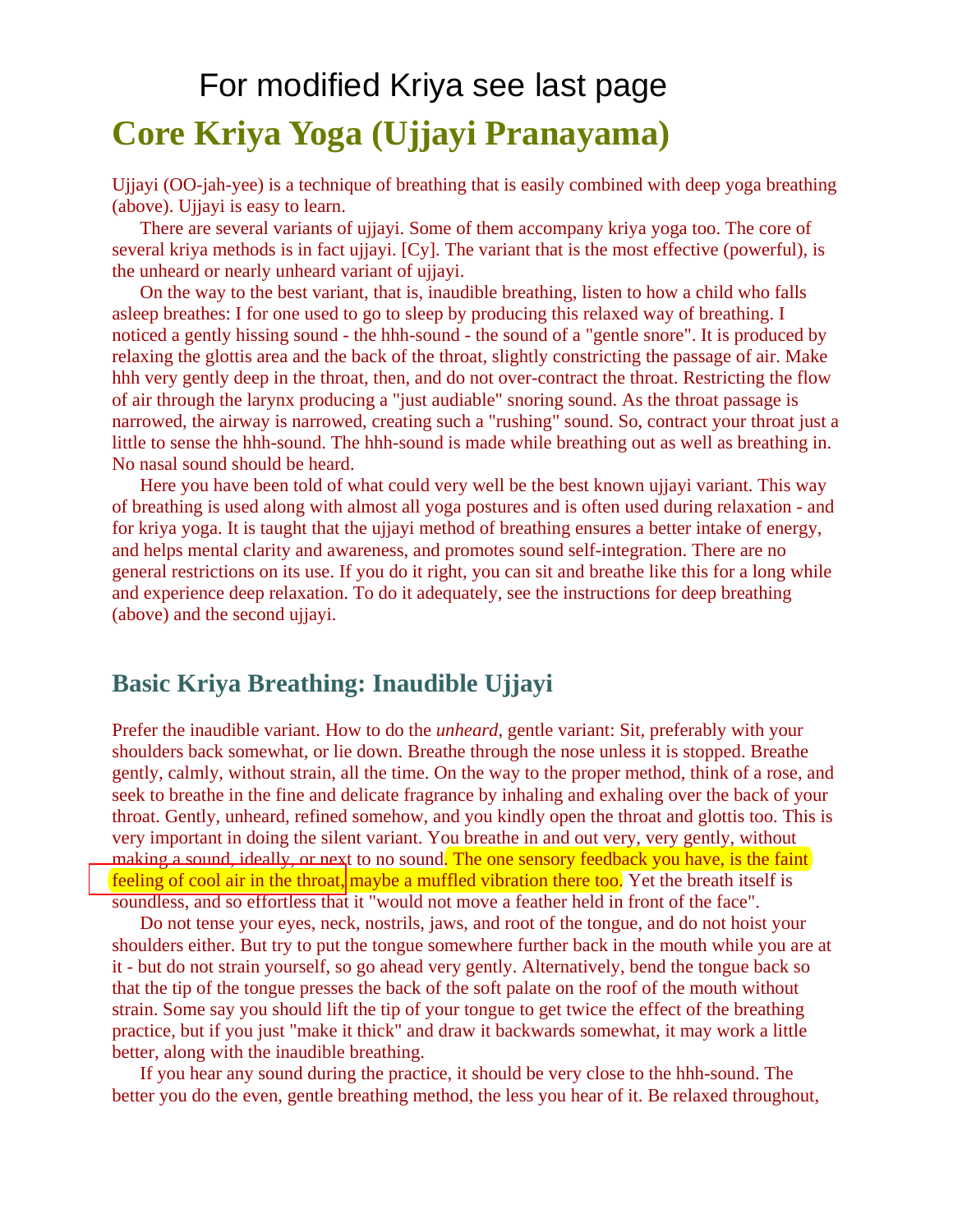and do not overdo it. And recall: ujjayi breathing by an experienced practitioner is (as good as) **soundless**. You might do well to go for that variant from the start.

 Do maintain an even flow of breath when breathing in and breathing out - smooth and continuous. The time for breathing in and for breathing out should be equally long, that is, just a few seconds. Three seconds may be good for everyone. You *add the ujjayi way of breathing to deep yogic breathing* (above), and there you have it, even with variants of holding your breath for a second after breathing in and after breathing out - if such tiny pauses comes naturally.

#### **Essential regulations**

While there are few restrictions on the use of the first variant, audible ujjayi, the second variant can make you giddy fast unless you train yourself by regular, small steps to enjoy the powerful effects. Here are rules of the thumb, or more detailed suggestions:

- If you have a serious health issue, get your doctor's approval first.
- There are no particular rules for postures, although you may like to sit down during the practice, or right after it. Try doing it in a lying down positing too, if you have a health problem. [Yc 71-77]
- Stop whenever you get dizzy and tired during practice; do not overdo it. You may soon resume the method, for example after a couple of minutes.
- Go for wise regulation of the practice: Up to 10-14 rounds up to 5 times a day may be quite all right for the first few years - but individual differences should be allowed for.
- Focus on doing the breathing correctly, over and above doing it many times repeatedly.
- If in doubt, choose moderation. Gentleness and ease of practice comes first at all times proper performance, that is.

#### **Further counsel**

You are advised to keep the attention focused on the heart while you practice - the area lies about 5 cm behind the breastbone (sternum), two fingerbreadth above the lower end of it, quite exactly.

 Do not force the breathing a bit, stay as relaxed as you can at all times, and seek to notice how you feel from just three rounds of breathing in this way - after just about half a minute, that is. Let the length of your breath be natural and not forced. At the bottom of the out breath - while holding the breath a bit - you can **contract the perineum** somewhat for a couple of seconds. The practice is termed *mula bandha*. Some find it natural to do it. If so, you may continue that too.

 Ujjayi can be done while moving, standing, sitting, or walking, but prefer to do the strong, silent variant while sitting. It can be done at any time of the day and night. Correct practice may steady the mind, bring calm and focus, and helps relaxation too. Done slowly, gently, it helps some against difficulty of falling asleep. along with yoga postures it is said to help you to stay present, self-aware, and grounded in the practice.

If focus is lost while doing it, simply return it to the breath and continue.

 Keep the practice simple and within you own capabilities at all times, so that there will be no problems.

Mastery comes with time and good practice. [Cy 192-93, 200]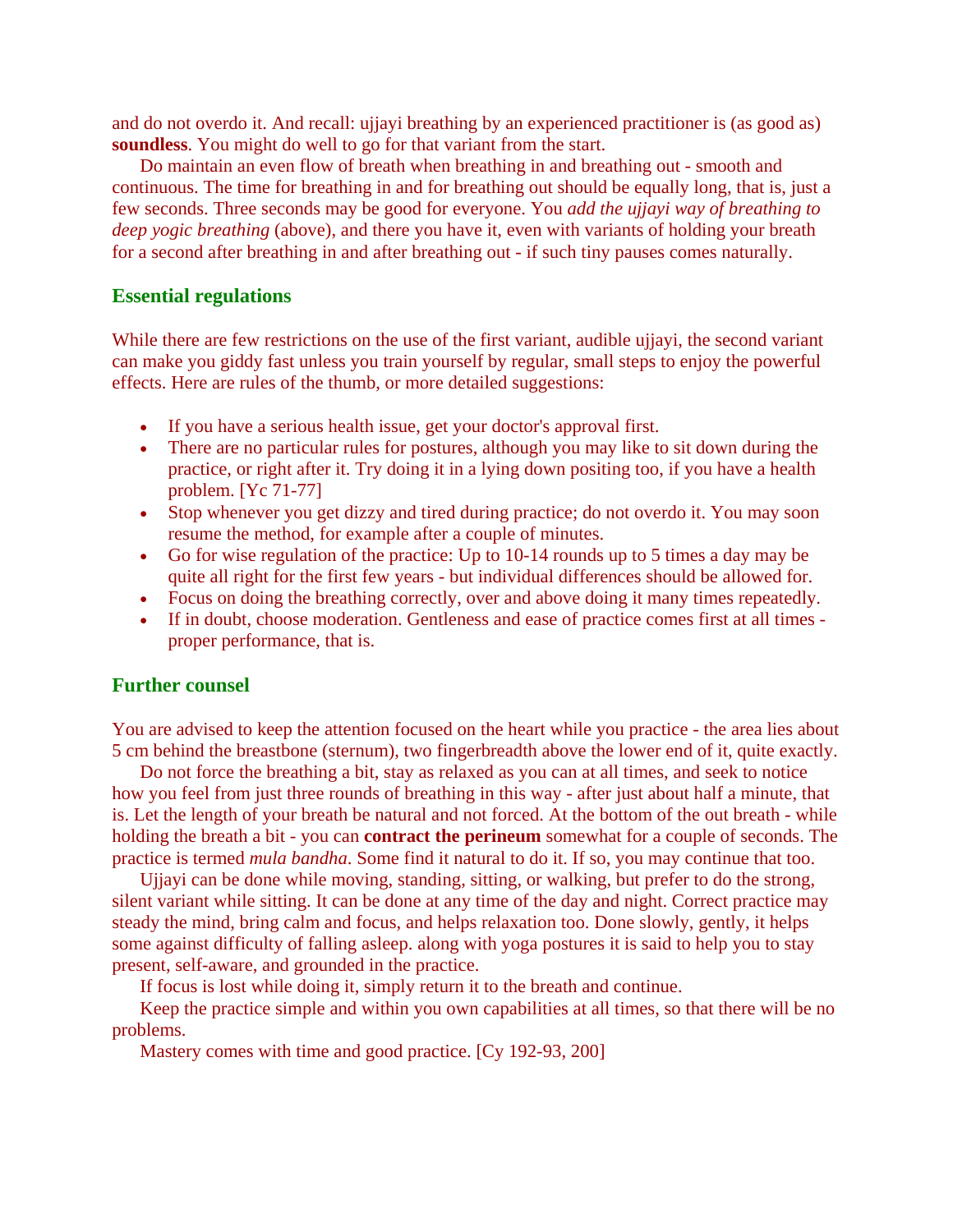#### BENEFITS, ACCORDING TO SOURCES:

 Yoga teaches that this way of breathing clears the head, and prevents diseases like asthma. It should help digestion, work toward normalising the blood pressure, and prolong one's life. [Lsy 79: Yc 71-77]

 The Ujjayi breath gives energy and enhances the ability to assimilate prana (life force), and yields more delicate energy within your body. Thus, try it a little and see if it is true for you. There is good reason to stop when you feel giddy, dizzy. And you should stop before fainting.

 Those with breathing problems such as asthma should seek medical advice and the guidance of a qualified teacher.

If you feel dizzy or light-headed, stop for a few minutes, then resume.

## **Care and Freedom**

You may have come across that simple kriya can speed up your inner evolution fabulously. Ask for evidence that it is so, in case. Now, granted that core kriya is a delight to perform if you do it fairly well, would you like to back up some of its benefits by steering your life too? In that case this advice may give you help:

- 1. Practice your breathing regularly, without overdoing it, and sit or lie for at least ten minutes afterwards, focusing on your core (heart), then too. In so doing some use mantras. There are several methods. TM, Transcendental Meditation, is very good, and the best of the researched methods, according to David Orme-Johnsen [[Link](http://oaks.nvg.org/%3ca%20href=)].
- 2. Study [basic Buddhism](http://oaks.nvg.org/sobud.html) and keep things simple, yet effective.
- 3. Hold on to your carefully selected, gently and delicately performed methods for at least five months to give them time to benefit you and effect whatever they can effect you for the better. Changes may show up in changed attitudes, interests, and preferences, for example. If you do not like the results, you are free to stop the practice for some time maybe a week - and then resume it, or drop it altogether. Play safe if you practice on your own and otherwise too, in other words.
- 4. Try not to be severely outer-directed: the result of being governed by others may be "clipped wings".
- 5. If you are fairly pleased with what happens, there are more nuances to learn after, say, a couple of years of good self-help training - which is to be a pleasure.